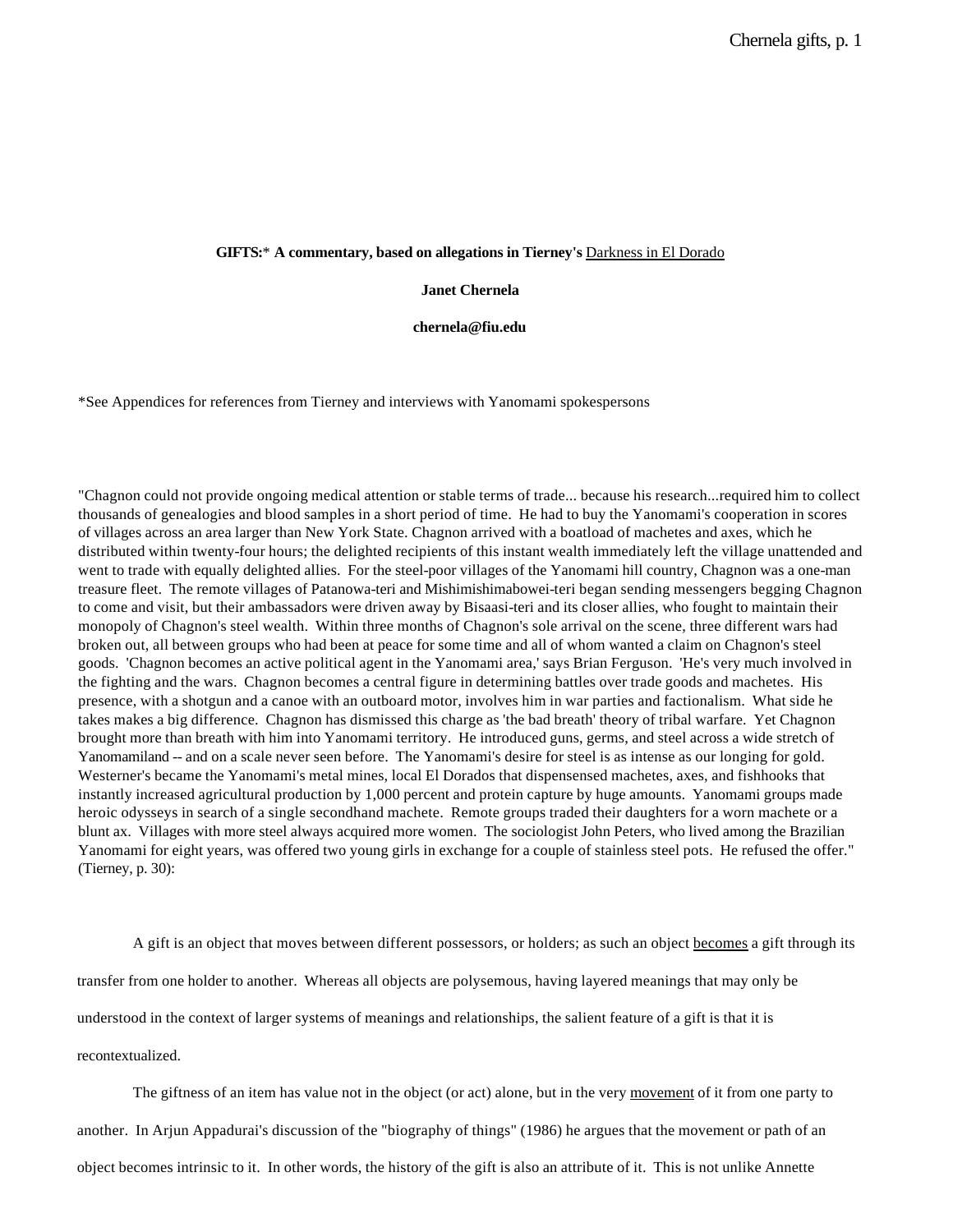chernela, p.2

Weiner's (1992) notion that a gift has an "inalienable" quality that derives from the attributes of the giver, and, therefore, is never fully transferred.

Chagnon's gifts, recalled thirty years after they were given, demonstrate the way in which an object means, among other things, where it has been. In Chagnon's case a pan given by him in 1968 is recalled, in 2001, thirty-three years from the time of its transfer, this way: "Chagnon ... had alot of pans. I remember the pans. Our relatives brought them from there. They were big and they were shallow. He bought them in Venezuela." The speaker, Davi Kopenawa, was ten years old at the time, yet the pans and their history remain vivid to him. The gifts from Chagnon, or any other anthropologist, whether they be axes, machetes, fishhooks or soda crackers, carry a history so that the object stands for more than itself.

But if a history accompanies a gift, is it not one history but many, perceived differently by different recipients and donors alike. Although it may be said that the attributions of the gift include its cumulative history and contribute to its meaning (and, relatedly, its value), any such history belongs to the beholder. We cannot, therefore, speak of a single history of an object but innumerable histories of an object.

If a gift carries signification, and part of that is the identity of the giver, then, from the giver's perspective, what is being given? And what, if anything, are the assumptions understood by the transfer?

And, as an outsider, how is an anthropologists to know the many histories attributed to an object of his/her own distribution. Where does that history begin? Does its history begin with the anthropologist, say Chagnon? Or, does it begin in the histories of colonial occupation, industrialization and unequal accumulation? What are the limits (or lack of limits) to that history?

### **Separating the sides**.

In the case of the gift, the histories attributed to it by giver and receiver must be considered separately. The site or moment of exchange, then, is an encounter of meaning(s) between at least two actors or clusters of actors: one the giving party, the other the receiving party.

Taking but a few of the many possible motivations for gift-giving from the anthropologist's point of view, (s)he may give a gift in order to be generous, to show gratitude, to persuade, to receive, or to be accepted. According to one normative position, all work provided or anticipated is deserving of adequate compensation. Indeed, this notion, embedded in Anglo-American assumptions, is commonly held among North American anthropologists. The issue deservesmore profound reflection. If the anthropologist gives in order to receive, what is it s(he) wishes to receive?

To complicate matters, the intentions of the giver may be confused or less than conscious, obfuscating other, more opportunistic motivations of the anthropologist. Even if a gift is given "freely," it may be read differently by recipients than intended. Accepting a gift may, to some extent, "lock in" the recipient. But to what? And how explicit are the terms of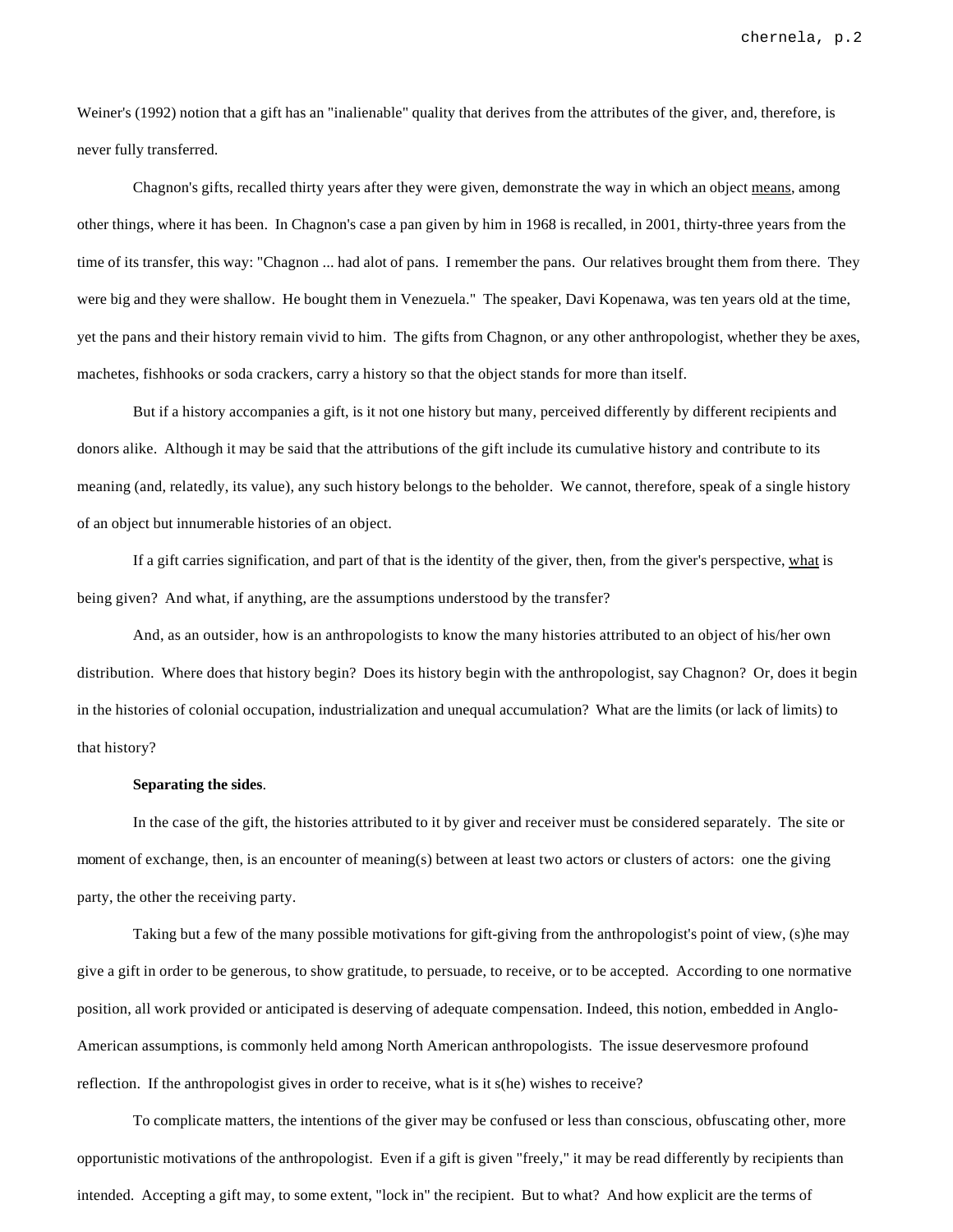chernela, p.3

exchange?

A further complicating factor is that the anthropologist, like any giver, may believe wrongly that he controls the message conveyed in his gift. For example, an anthropologist may ostensibly offer a gift inorder to convey gratitude -- say, thanking people for hospitality, their helpfulness. Yet the gift can be read in numerous ways, many of which are quite far from the anthropologist's intent.

An anthropologist may knowingly provide gifts intended to persuade, to motivate the receiver to comply with a desired end, say, provide information. One of Tierney's principal allegations about Chagnon is that he bought cooperation in order to secure information. Tierney refers to this practice as "checkbook anthropology." Speaking of Chagnon, Tierney says, "He had to buy the Yanomami's cooperation in scores of villages across an area larger than New York State" (Tierney, p. 30).

A principal complaint of Davi Kopenawa, a Brazilian Yanomami spokesperson, is the secrecy and deception that accompanied Chagnon's gift-giving. Davi, "He brought pans, knives, machetes, axes. And so he arrived ready, ready to trick the Yanomami. This is how the story goes. I was small at the time...[pointing to a boy] like this..about nine. I remember. I remember when people from there came to our shabono (longhouse). They said, 'A white man is living there. He speaks our language, [he] brings presents -- hammocks.' They said he was good, he was generous. He paid people in trade when he took photos, when he made interviews, [or] wrote in Portuguese [likely Spanish], English, and Yanomami, and taperecording too. But he didn't say anything to me" (Kopenawa 2001).

 The anthropological enterprise requires access. Moreover, an outsider-anthropologist is often dependent upon hosts for survival. Through gift-giving, an anthropologist may hope to make of himself a friend, an insider -- to pass from being enemy to ally. This may or may not resonate with local meanings attributed to exchanges of goods. Indeed, Tierney alleges that Chagnon's gifts caused his presence and association to be coveted. He tells the reader, "... remote villages ...began sending messengers begging Chagnon to come and visit" (Tierney, p. 30). Note, too, José Seripino's causal linkage between gifting and access: "[If] he comes without things ...no one will accept him."

Anthropologists, or perhaps all givers of gifts, assume a universal signification to gifts and the way in which they are read. They mistakenly believe they understand the meanings that their gifts carry. Chagnon's own cultural membership in the post-war generation of 1950s America places him squarely among the modernists who believe that both science and technology were beneficial in their own right. These underlying assumptions find expression in Chagnon's field methodologies, research goals, and the utilitarian gifts he supplied. It is likely that he regarded his gifts as simultaneously improving Yanomami life, meeting Yanomami expectations, and producing himself as a local necessity.

As the sole supplier of certain items, Chagnon contributed to a developing need for new objects, as well as a primary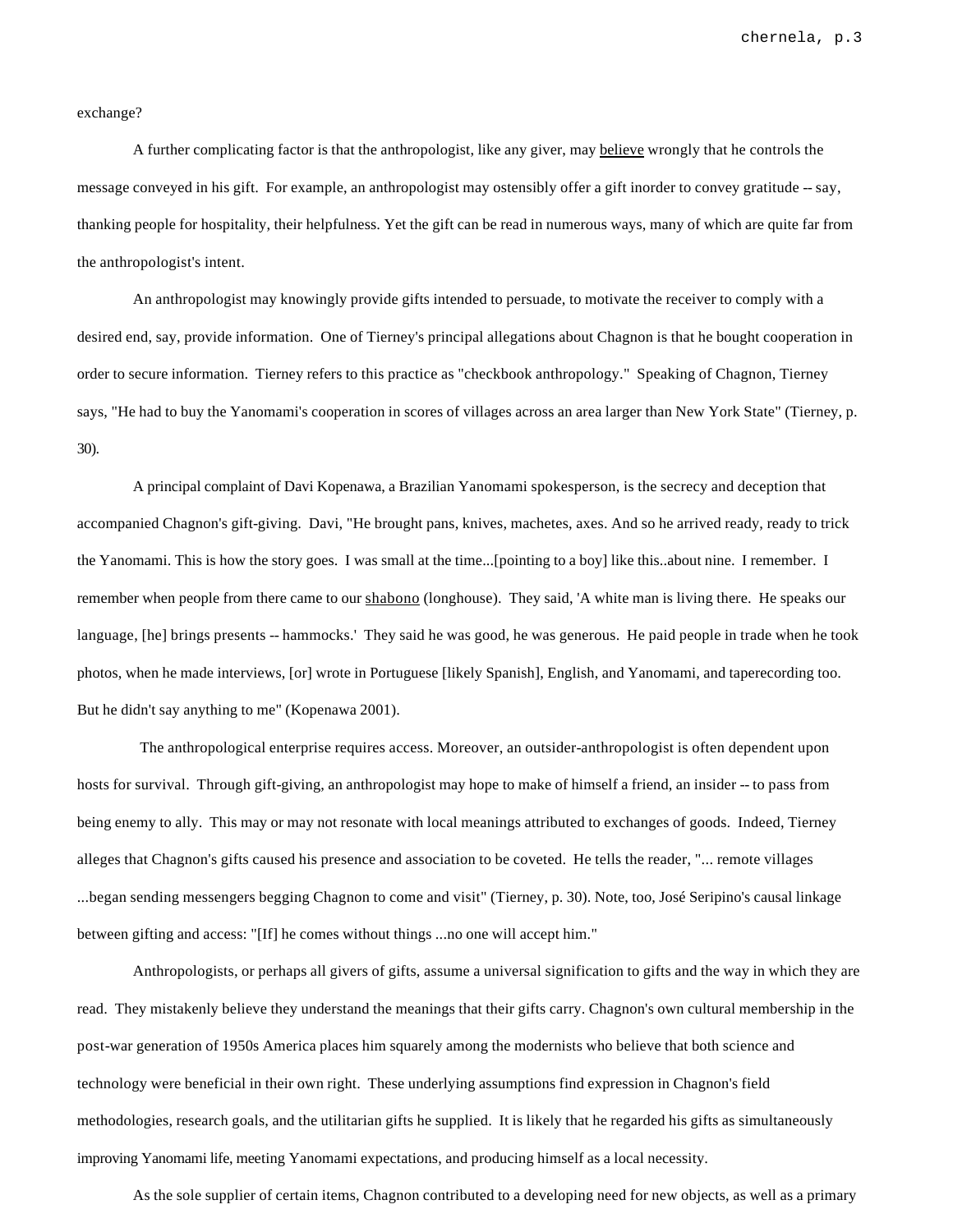need for himself as supplier. "Where is Chagnon?" the Yanomami still ask. "I need a motor. Where is my motor. People are still asking."

Related to the wish to be welcome is the wish to define oneself as giver and thereby powerful. In employing largesse performatively, a donor can himself accrue the attributes of magnanimity. Not only does the gift carry the attributes of the donor, in Weiner's terms, but the donor himself accrues the attributes of the gift. Tierney claims that Chagnon "introduced guns, germs, and steel across a wide stretch of Yanomamiland -- and on a scale never seen before" (Tierney, p. 30). Thus, by giving axes, machetes and other steel goods in quantity Chagnon may be said to have gained the very attributes of the gifts he bestowed: aggressive; fearless; dangerous; and waiteri (see interviews with Kopenawa and Wichato).

But gifts carry meanings that the giver, including anthropologists, can not control. The complex layering of meanings carried by a gift and the distance between anthropologist and "informant" may be such that the giver can never know all about the gifts (s)he offers. To enumerate just some of the challenges: a giver cannot know: 1) all of the messages the gifts carry; 2) all of the impacts of the gifts they give; 3) the power carried by the gifts they give; 4) the power that acccrues to the giver of the gift, or 6) to the recipient of the gift. Finally, a giver cannot know the "history-becoming" -- the future of a gift.

If Appadurai's analysis is correct, the gift should accrue power as it passes from hand to hand. The receiving group does not only receive the initial value of the gift, as it combines the identity of the anthropologist embedded in the gift itself, but also its value in a future system of exchange.

The effects of giving gifts to some, and not all, individuals or communities creates invidious distinctions and tensions. Yanomami spokesperson José Seripino: "In those days we didn't have our own motors and he came with all that material -- his research materials. The Yanomami needed these things -- we were getting them from creoles. So one community has them and another not. Then other communities will get "fighting mad" (Spanish bravo)" (José Seripino, Sept. 7, 2001).

It is also likely that providing some communities with trade goods gives unfair advantage to groups in contact with outsiders. Tierney -- borrowing from Brian Ferguson's 1995 book -- argues that the consequence of this is the monopoly of some communities over others. According to this argument, the receiving group's monopoly on trade provides it with a special, and not prior, power over neighboring groups. Ferguson (1995) notes the leverage held by a group with steel tools over others. He, and later, Tierney, maintain that groups with steel goods had greater opportunities for alliance than have others, giving them advantage in warfare. Ferguson argues that manufactured goods attract or, pull, Yanomami toward centers of trade where they forfeit mobility and become increasingly dependent on outsiders. This, in turn, leads to increased feuding between groups vying for acess to trade centers. According to Tierney, villages with more steel always acquired more women (Tierney, p. 30). Presumably this too would lead to feuding.

A balance of power, assumed to be delicate and fragile, may well be shifted by goods accumulation. Surely this is an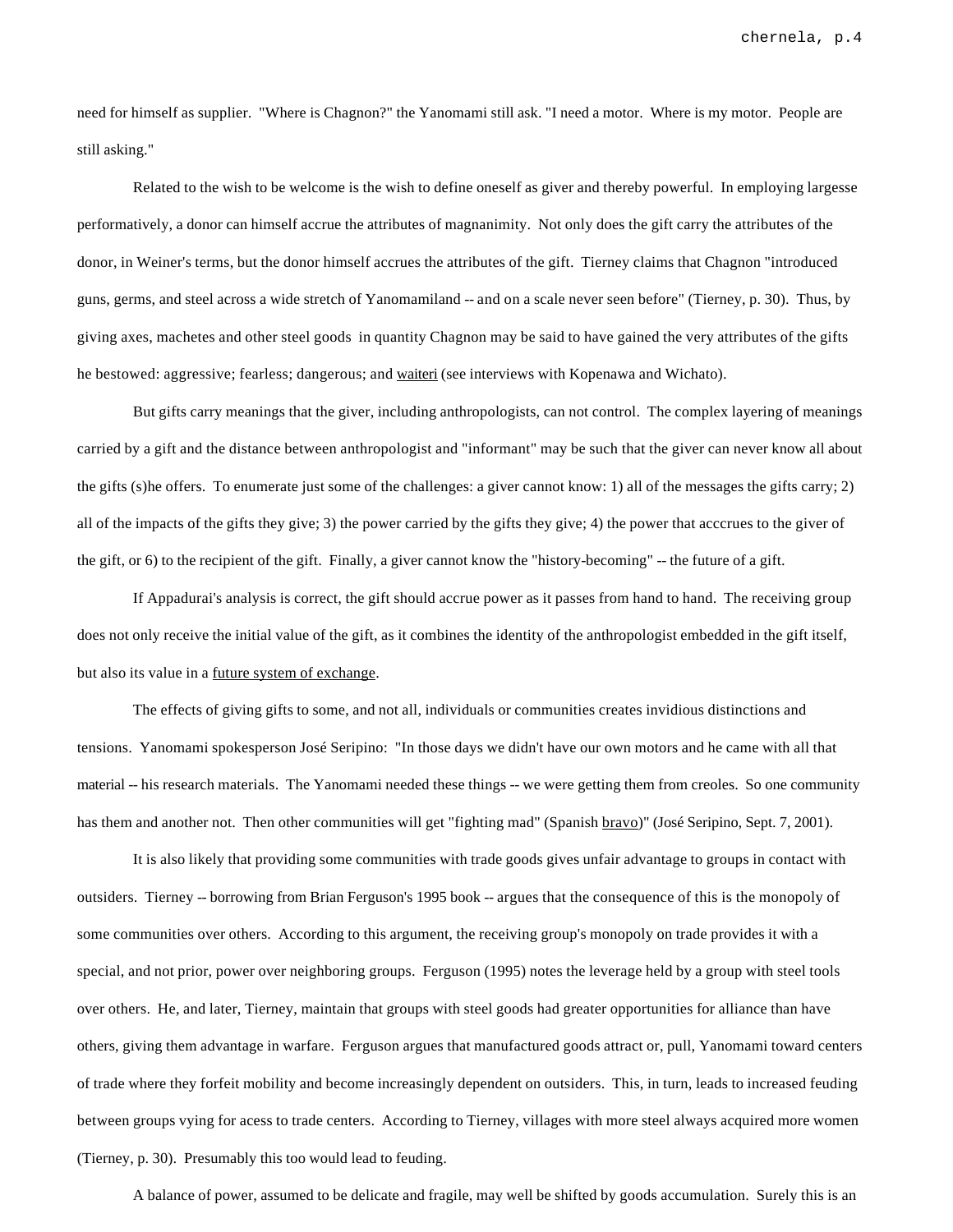outcome of anthropological gift-giving that deserves further consideration.

Of greatest concern is Tierney's allegation that Chagnon openly intended his gifts as rewards for fighting. Davi Kopenawa takes the same position:

Davi, "**That** shabono, three or four shabonos,' as if it were a ball game. 'Whoever is the most courageous will earn more pans. If you kill ten more people I will pay more. If you kill only two, I will pay less.' Because the pans came from there. They arrived at Wayupteri and Toototobi. Our relatives came from Wayupteri and said, 'This Chagnon is very good. He gives us alot of utensils. He is giving us pans because we fight alot'" (Kopenawa 2001).

First, I see a difficulty in reconstructing Chagnon's motives. The fact will always remain that the motivations that underly gift-giving, as intended by donor and as perceived by recipient, may differ from one another. This is likely to be a common occurrence. And, moreover, it can proceed without any awareness by the participants of the differences in readings. Chagnon is quite frank about having erred in leading a group that ostensibly would have invaded another village. If acts of aggression were in fact rewarded or encouraged by an anthropologist it would be reprehensible indeed.

Second, in my opinion, the simple deterministic logic between unequal distribution of goods, outright rewarding of aggressive acts, and "warfare," disregards the capabilities of the Yanomami to manage their own political affairs. The analysis attributes absolute power to the westerners and passivity to the Yanomami.

It points, too, to the facile and unsubstantiated use of the term "warfare" to refer to a wide range of different forms of conflict. Dueling activity, as Kopenawa has insisted, is not warfare, but a form of ritualized combat with rules that protect players' safety. It may, under certain conditions, escalate into warfare. But those conditions are culturally and historically prescribed, and, according to all informants, infrequent.

The cultural specificity and innovation with which the Yanomami have put some steel objects to use is worth mentioning here, since it demonstrates the lattitude in interpreting what might appear to an outsider as "deadly." The 1975 film by Asch and Chagnon, named The Ax Fight in order to frighten by its name, suggests greater violence than is ever manifest. Apparently (though not shown) the ax is used to fell trees to prepare new gardens. However, when used as a weapon, the Yanomami do not use it as anticipated by Western onlookers, but rather reinvent the ax as a pounding, not a cutting tool. Yanomami use of the ax as a weapon is rule-bound so that the heavier, back end, not the cutting edge, is the point of contact.

Steel goods and other manufactured goods always coincide with the presence of outsiders who may be missionaries, health practitioners, or anthropologists. In both Brazil and Venezuela, the centers established by these outsiders (medical, administrative, or health posts) characteristically have higher population densities both within individual communities and in total number of resident communities. Ferguson's data suggest that the presence of a post, by drawing populations to it, may result in increased instability. This suggests that the bearer of gifts creates distribution centers with consequences for the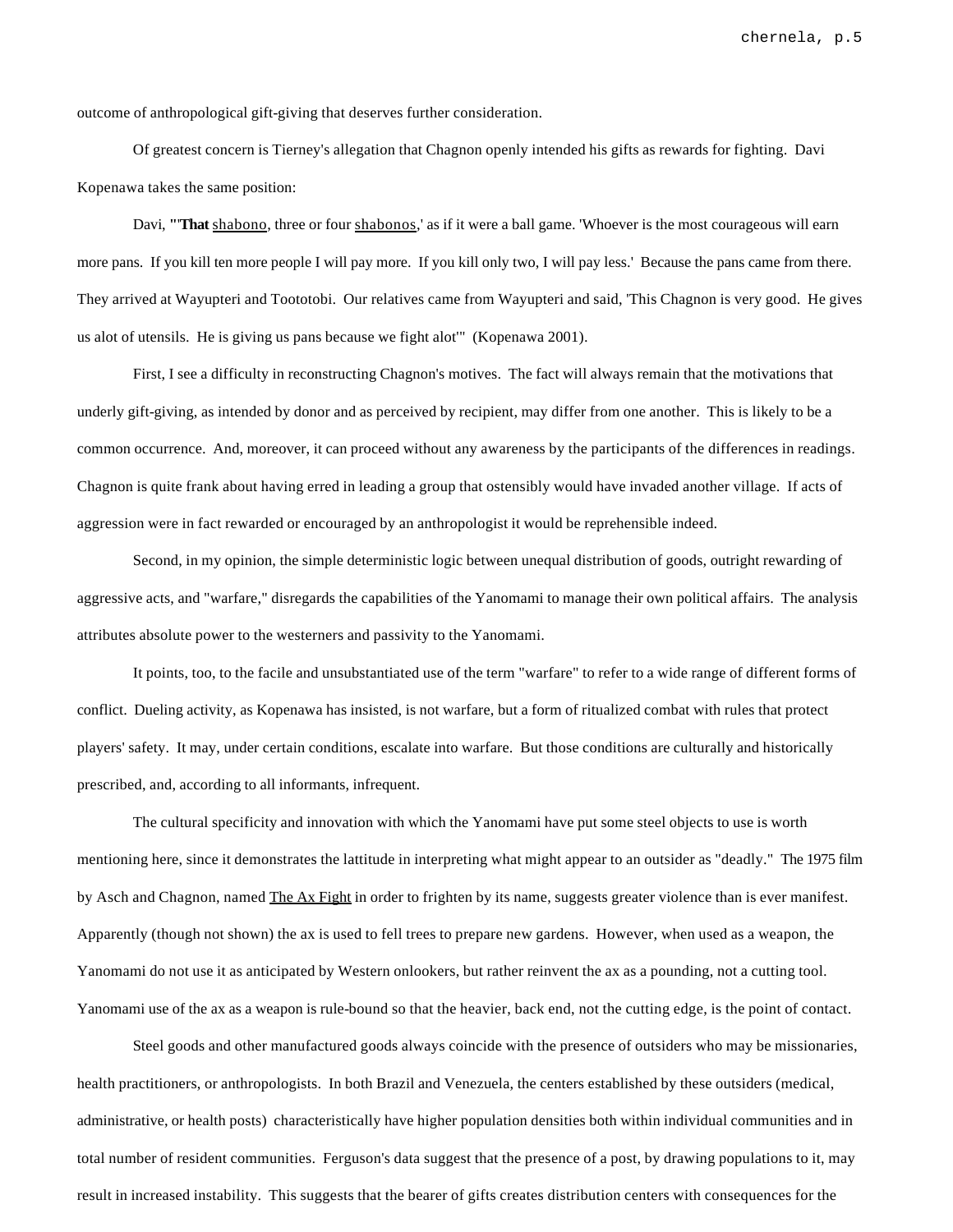balances of power.

Yet a different charge by Tierney is that Chagnon distributed too many gifts, accusing him of being "a one-man treasure fleet" (p. 30). Tierney sees Chagnon's gift-giving as extravagant, inflationary. In contrast, Yanomami interviewers accuse Chagnon of supplying goods in insufficient amounts. Kopenawa makes a comparison between the values of Chagnon's gifts and the expected returns and finds that the gifts fall short: "The life of the indian that dies is very expensive. But he [Chagnon] paid little" (Kopenawa, 2001).

The interpretations of Yanomami spokespersons have been sadly neglected in favor of in-fighting within the academy. I suggest reversing the scholarly gaze to give space to Yanomami speakers to interpret and analyze the actions and meanings of anthropologists, journalists, and writers of all kind.

I present here but one example, derived from an interview with Yanomami spokesperson Davi Kopenawa (see appendix).

Davi opens his analysis of Chagnon's behavior with the assertion that Chagnon considered himself to be waiteri, or fierce:

Davi: He is waiteri because he was there. He is waiteri because he was giving orders. He ordered the Yanomami to fight among themselves. He paid with pans, machetes, knives, fishooks.

Janet: Is this the truth or this is what is being said?

Davi: It's the truth.

Janet: He paid directly or indirectly?

Davi: He made them fight more to improve his work. The Yanomami didn't know his secret.

Janet: But why did he want to make the Yanomami fight?

Davi: To make his book. To make a story about fighting among the Yanomami. He shouldn't show the fights of the

others. The Yanomami did not authorize this. He did it in the United States. He thought it would be important for him. He became famous."

Davi, whose description is based upon childhood recollection, reports from relatives, and conversations with other researchers, judges Chagnon's motives: he gave gifts to encourage fighting. The entire enterprise was driven by desire for achievement and recognition, characteristic of the academy.

One can judge Davi's statement as one would judge any other ethnological insight. That is, how does he "know"? On what basis was this claim made? Is it substantiated by other sources? Is it convincing?

When he includes Tierney and Lizot in his analysis and finds commonality among the three, Davi's insights go beyond the individual to what may be called a "culture of writing":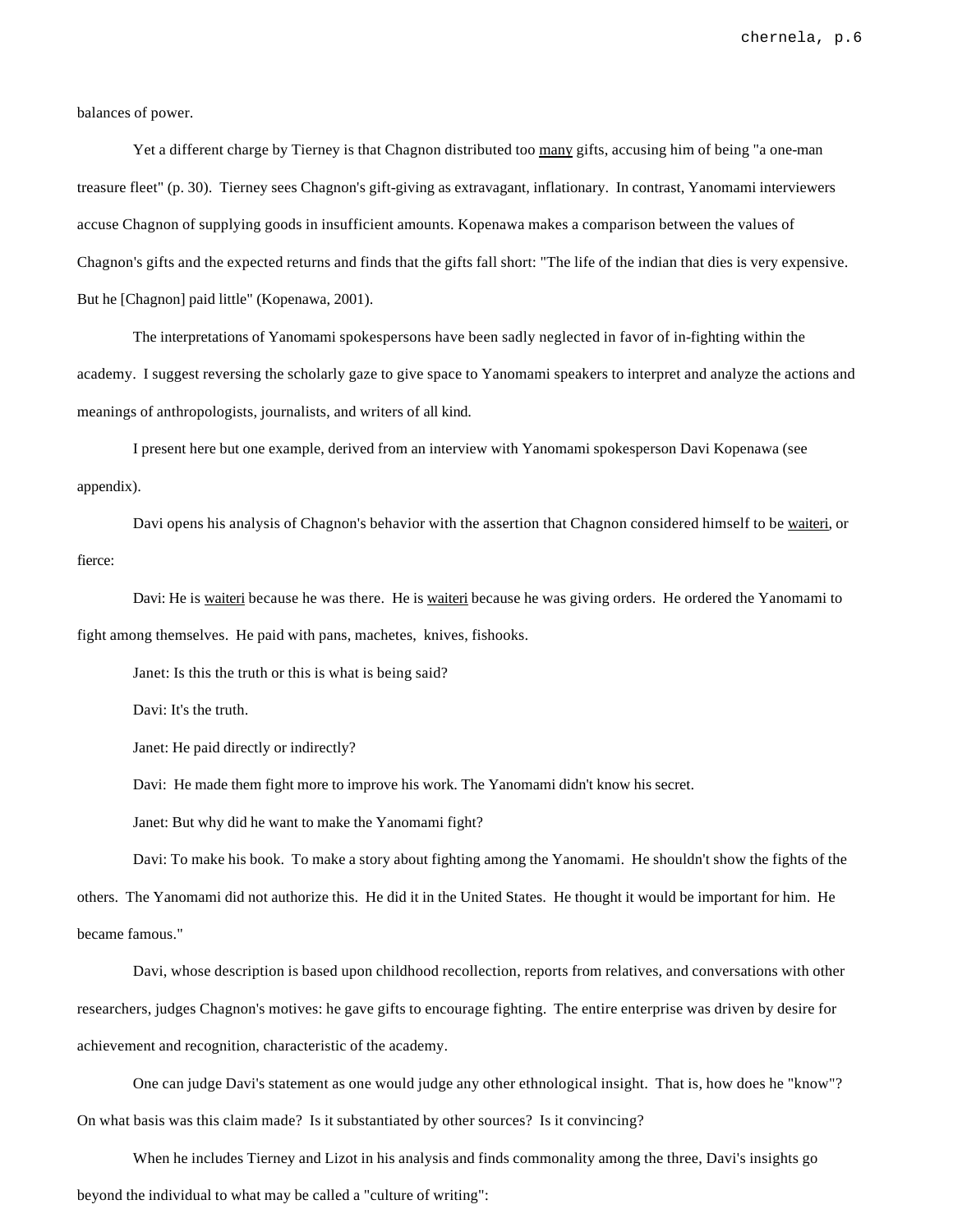chernela, p.7

Davi: "I see and hear that an anthropologist is becoming famous. Famous -- why? Some think its good. So he became famous, like a chief. So among them nothing will be resolved. One becomes famous, the other one [his critic] becomes famous, and they go on fighting among themselves and making money...

Janet: Did you know Tierney?

Davi: I met him in Boa Vista. I went to his house. He didn't say anything to me about what he was doing.

Davi: So, Chagnon made money using the name of the Yanomami. He sold his book. Lizot too. I want to know how much they are making each month. How much does any anthropologist earn? And how much is Patrick making? Patrick must be happy. This is alot of money. They may be fighting but they are happy. They fight and this makes them happy. They make money and fight.

Janet: Yes; the anthropologists are fighting. Patrick is a journalist.

Davi: Patrick left the fight to the others! He can let the anthropologists fight with Chagnon, and he, Patrick, he's outside, he's free. He's just bringing in the money -- he must be laughing at the rest. Its like starting a fight among dogs. Then they fight, they bark and he's outside. He spoke bad of the anthropologist -- others start fighting, and he's gaining money! The name Yanomami is famous [and valuable] -- more famous than the name of any anthropologist. So he's earning money without sweating, without hurting his hands, without the heat of the sun. He's not suffering. He just sits and writes, this is great for him. He succeeded in writing a book that is bringing in money. Now he should share some of this money with the Yanomami. We Yanomami are here, suffering from malaria, flu, sick all the time. But he's there in good health -- just spending the money that he gained in the name of the Yanomami Indians....

I am speaking to the American Anthropology Association. They are trying to clean up this problem. They should bring three Yanomami to their meeting. There are three anthropologists who understand our three languages: Chagnon, Alcida, and Bruce. These anthropologists could translate. We could speak, and people could ask questions of us. I could go myself, but it would be best to have three from Venezuela, or four, perhaps one from Brazil. They need to see our faces. Alcida doesn't look like a Yanomami. Nor do Bruce or Chagnon. They don't have Yanomami faces. The Americans will believe [us] if they see us. I went to the United States during the fight against the goldminers. They believed me. For this reason, I say, it's important to go there and speak to them."

#### **References Cited**

## Appadurai, Arjun

1986 The Social Life of Things: Commodities in Cultural Perspective. Cambridge: Cambridge University Press.